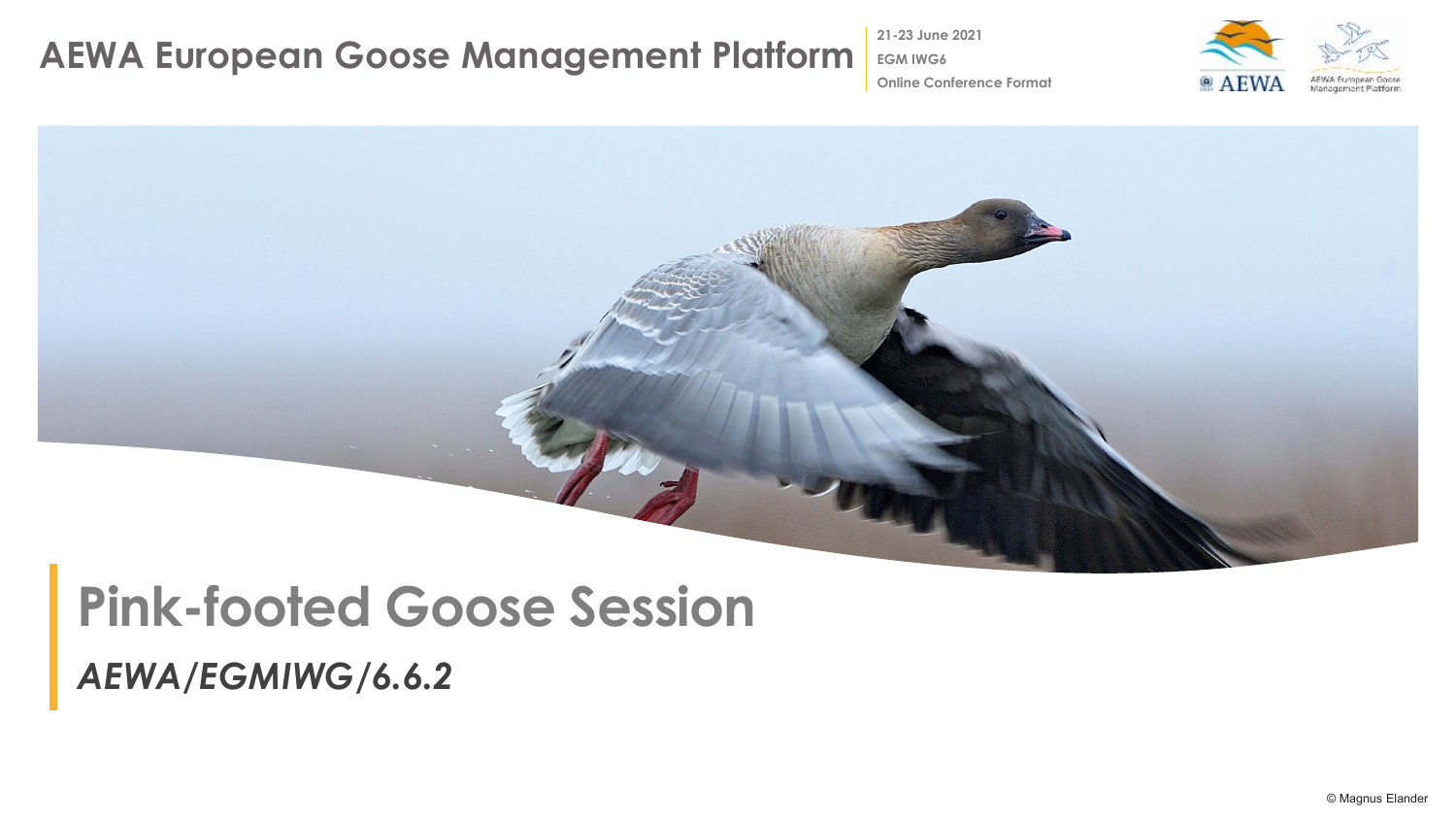**21-23 June 2021 EGM IWG6 Online Conference Format**



Document title Doc. AEWA/EGMIWG/6.6.2

### **Population counts**

| <b>Country</b> | <b>Region</b>                        | <b>Numbers</b> |               |
|----------------|--------------------------------------|----------------|---------------|
|                |                                      | Autumn         | <b>Spring</b> |
| Norway         | Trøndelag, Mid-Norway                | 6,502          | 65,735        |
|                | Vesterålen, Northern Norway          |                | 61            |
|                | Southern Norway                      | 704            | 349           |
|                | Mid-Norway (outside Trøndelag)       |                | 4             |
|                | Northern Norway (outside Vesterålen) | 2              | 15            |
| Denmark        | Jutland                              | 87,543         | 794           |
|                | <b>Eastern Denmark</b>               | 50             |               |
| Finland        | Oulu region                          |                | 5,670         |
|                | Elsewhere                            |                | NA            |
| Sweden         | Various sites                        | 3,985          | 1,114         |
| Germany        |                                      |                | NA            |
| Netherlands    | Friesland and elsewhere              | 5,282          | NA            |
| Belgium        | <b>Flanders</b>                      | 6,803          | NA            |
|                |                                      |                |               |
| <b>TOTAL</b>   |                                      | 110,871        | 73,743        |

**Table 2.1.** Results of synchronised counts of Pink-footed Geese in autumn 2020 and spring 2021.

- November: 110,871 (Large increase)
	- Majority in Denmark (79%)
	- High uncertainty and probably an overestimate in the numbers from some areas of Denmark.
- May: 73,743 (increase)
	- Majority in Norway (90%)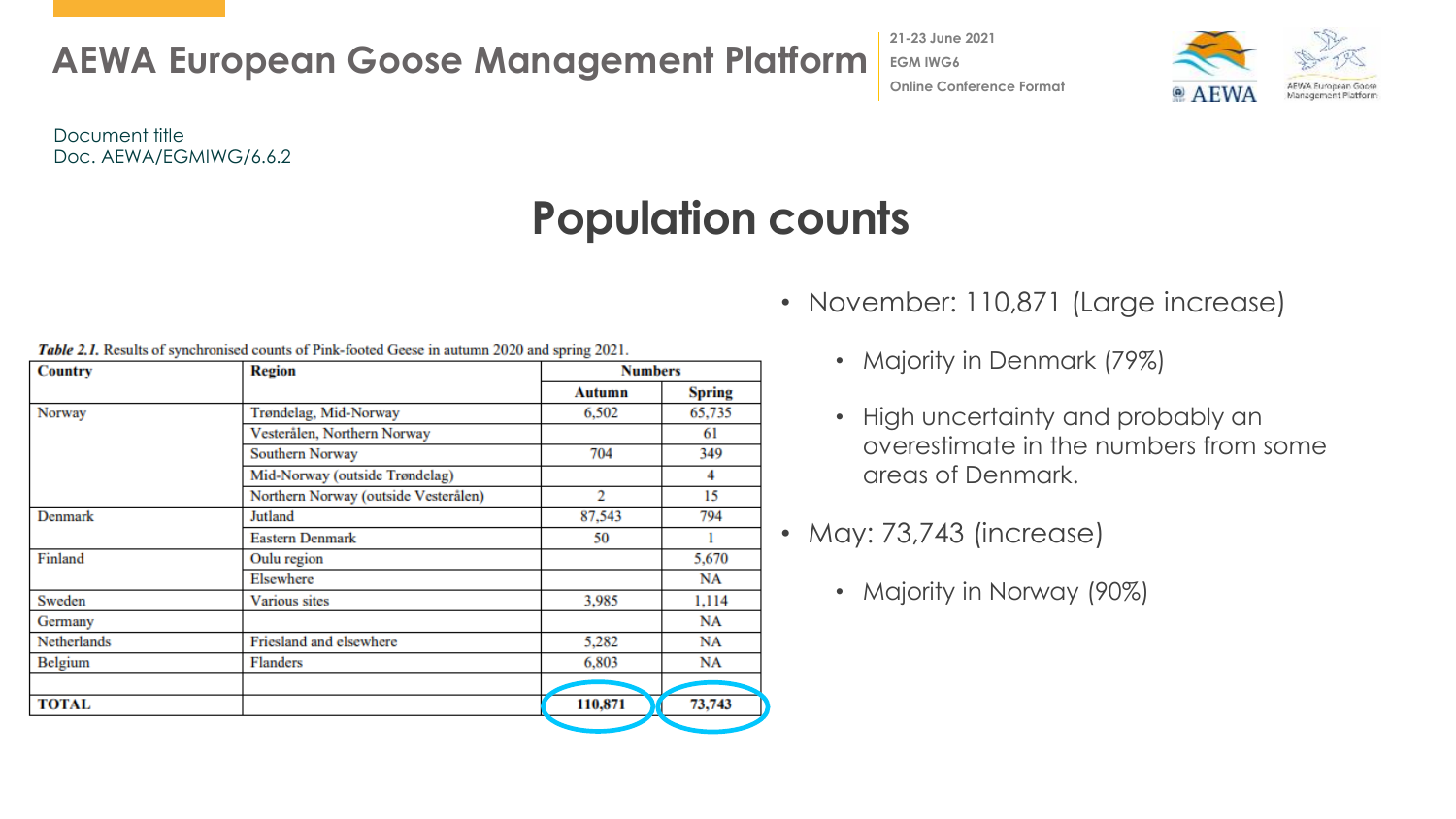**21-23 June 2021 EGM IWG6 Online Conference Format**



# **High proportion of juveniles**

- Counts: Proportion juveniles in 2020: 19.8%
	- Range:  $14.7\%$  (DK)  $-30.4\%$  (NO)



• Harvest: Increase in harvest bag in 2020/2021: 16,034 (preliminary)



• 17% (NO) – 32% (DK) higher than final numbers in 2019/2020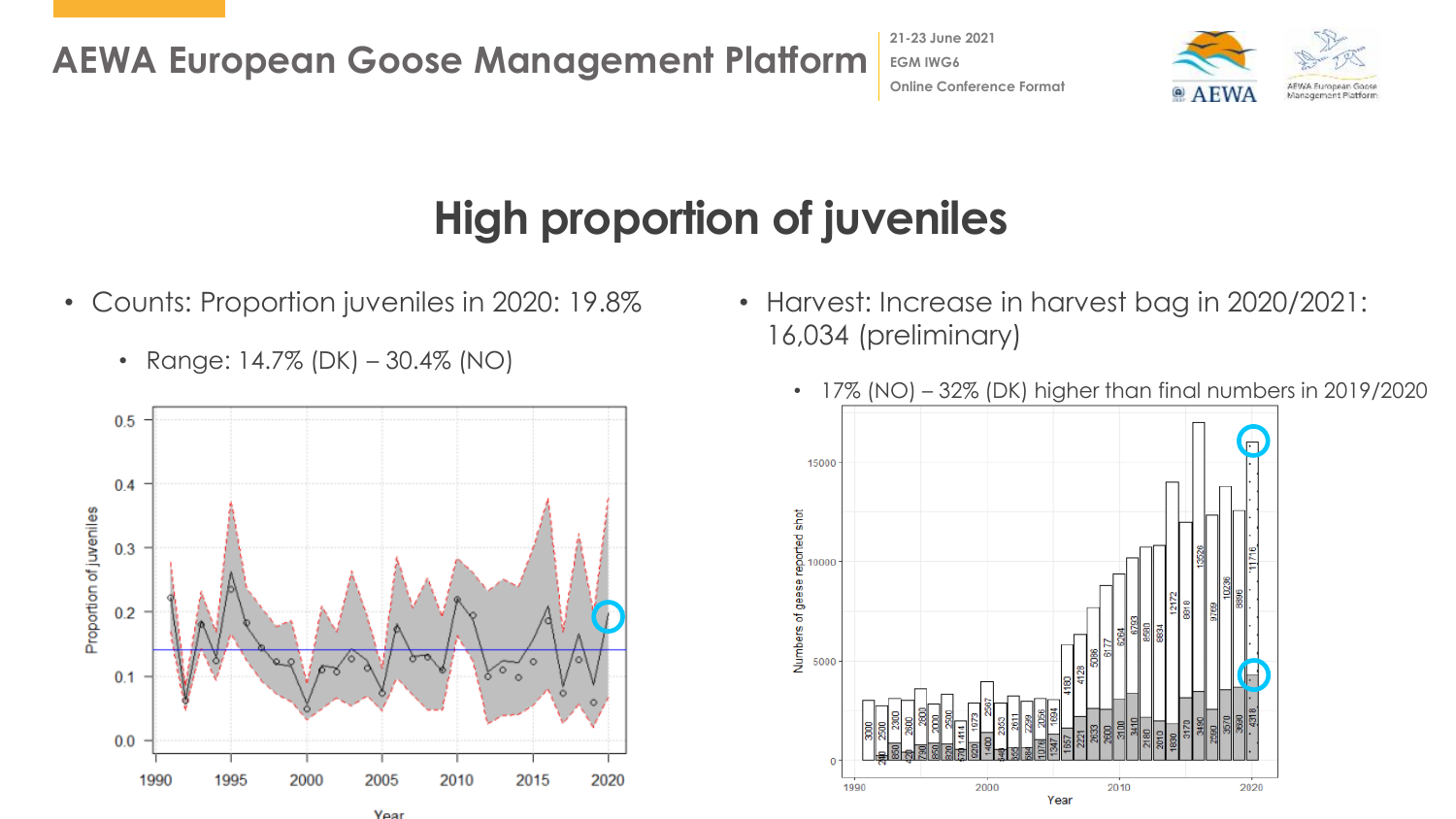**21-23 June 2021 EGM IWG6 Online Conference Format**



# **Productivity**

- Productivity is correlated with thaw days at Svalbard
	- High productivity was expected in 2020
	- Low productivity expected in 2021

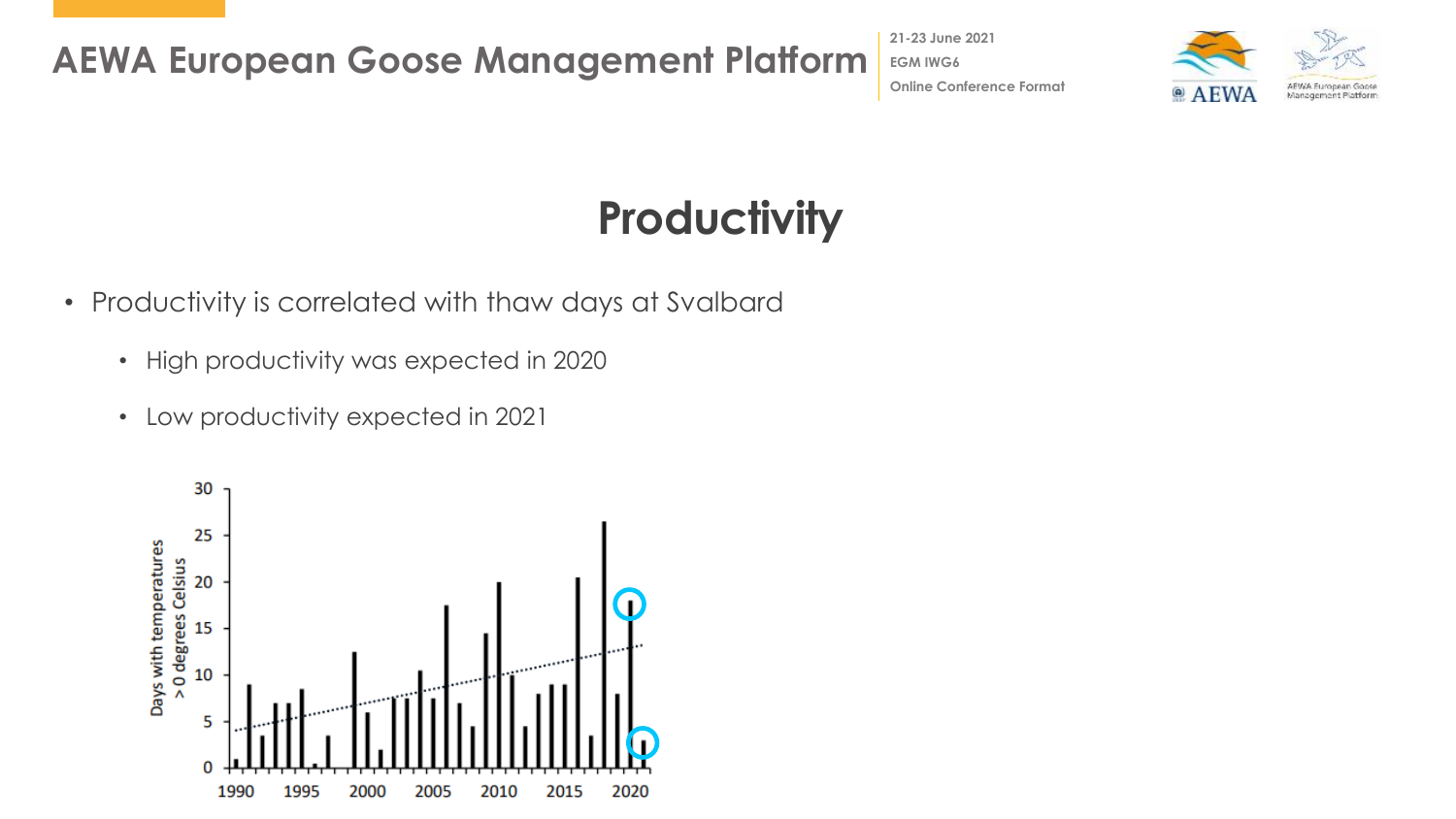**21-23 June 2021 EGM IWG6 Online Conference Format**



#### **Harvest assessment**

- <u>Objective</u>: maintain the spring population near the target of 60,000
- Harvest alternatives: varying levels of quota, with 30% allocated to Norway and 70% to Denmark
- Population model: Integrated population model adopted in 2019
- <u>Monitoring</u>: May count, May CMR pop. estimate, proportion of young in fall, November count, harvests, thaw days in May in Svalbard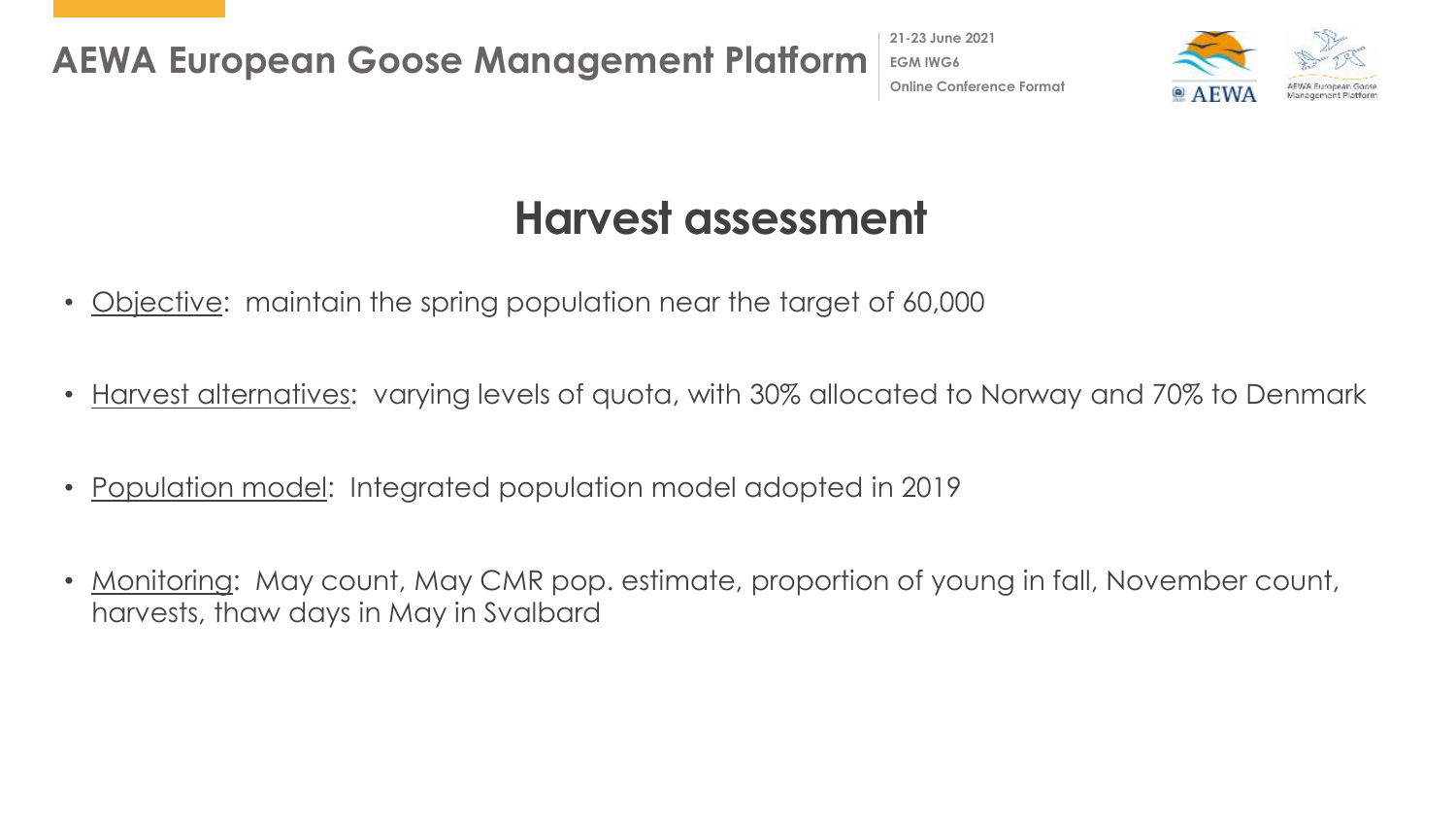

**21-23 June 2021 EGM IWG6 Online Conference Format**



Document title Doc. AEWA/EGMIWG/6.6.2

### **IPM-based population trajectories**

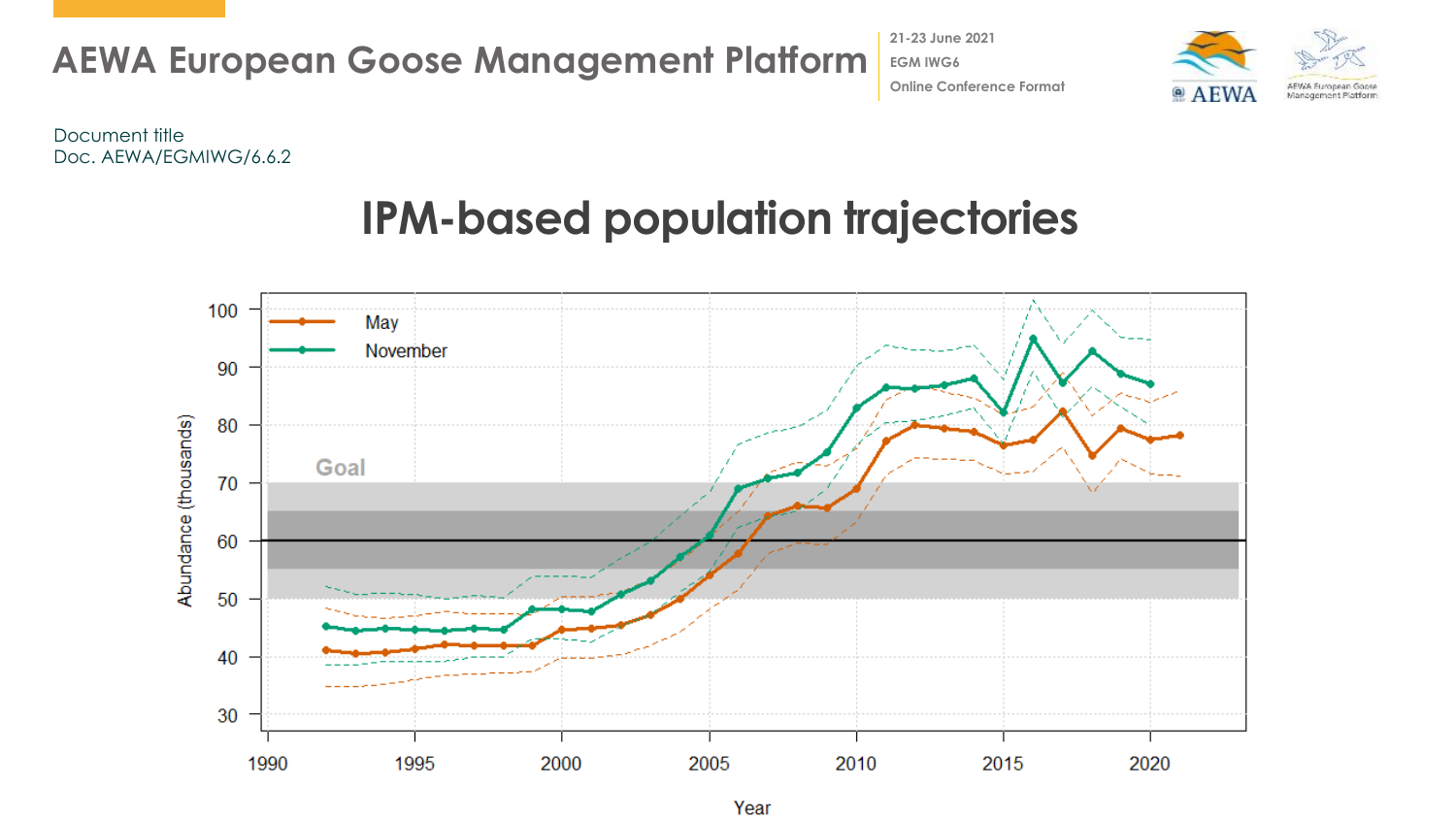**21-23 June 2021 EGM IWG6 Online Conference Format**





May population size (thousands)